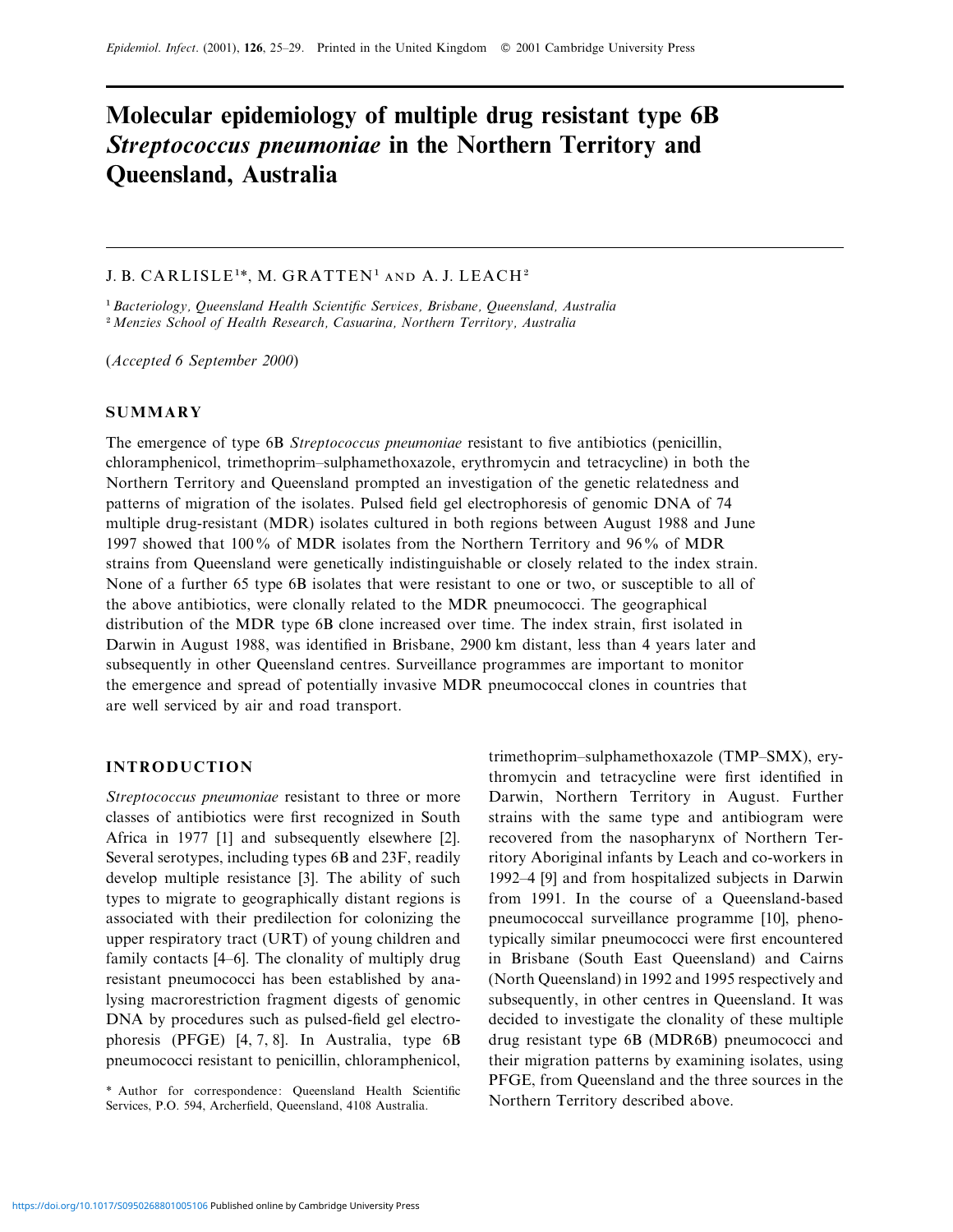# **METHODS**

#### **Bacterial strains**

Seventy-four isolates of MDR6B pneumococci were studied. Of these, 28 strains represented 64% of the MDR6B isolates from the Darwin region of the Northern Territory and 46 strains, represented 85% of the MDR isolates from Queensland. These strains were cultured from August 1988 to April 1994 (Darwin region, Northern Territory) and from May 1992 to June 1997 (Queensland). Fifteen isolates were recovered from normally sterile sites (blood and/or  $CSF = 14$ , joint aspirate = 1) or other sites (sputum  $=$  29, upper respiratory tract (URT) secretions  $=18$ , ear = 6, eye = 3, lung post mortem = 1, bronchus = 1). The source of one isolate was unknown. Two isolates were recovered from the same patient admitted on separate occasions to different hospitals.

Further type 6B isolates including 25 strains susceptible to penicillin, chloramphenicol, TMP– SMX, erythromycin and tetracycline and 40 strains resistant to 1 (TMP–SMX,  $n = 25$ ) or 2 (penicillin and TMP–SMX,  $n = 15$ ) were also examined in order to assess the genetic heterogeneity within and between antibiogram categories. These strains were cultured from normally sterile sites (blood and/or  $CSF = 52$ ) and other sources (sputum  $=$  2, URT secretions  $= 7$ ,  $ear = 2$ , eye = 2) from patients in South East Queensland (39 isolates), North Queensland (18) and the Darwin region (8) from June 1991 to September 1997.

#### **Identification**

Pneumococci were identified presumptively by Gram stain, colonial morphology on blood agar, and optochin susceptibility. They were typed by the Quellung reaction with antisera raised at Statens Seruminstitut, Copenhagen, Denmark as described elsewhere [11].

## **Antibiotic susceptibility testing**

The Etest (AB Biodisk, Solna, Sweden) was used as described elsewhere [12] and interpreted according to the National Committee for Clinical Laboratory Standards performance standards [13].

## **Pulsed-field gel electrophoresis**

PFGE is the preferred strain typing procedure for *S*. *pneumoniae* [14]. The method used follows those as described by Lefevre et al. [15] and Matushek et al. [16] with the following modifications.

Penumococcal isolates were grown at  $36.5 \degree C$  in 10 ml of brain heart infusion broth (Becton Dickinson and Co., Cockeysville, MD) supplemented with 10% non-inactivated donor horse serum (CSL Biosciences, Parkville, Victoria, Australia) to an optical density of 0.4–0.8 at 590 nm. The agarose gel was electrophoresed using the Gene Navigator System (Pharmacia Biotech AB) for 24 h at 170 V with pulse times stepped at 5 s  $(9 h)$ , 20 s  $(9 h)$  and 40 s  $(6 h)$ . The interpretation of banding profiles and categories of genetic relatedness followed the recommendations of Tenover et al. [17].

# **RESULTS**

# **Antimicrobial susceptibility**

The minimal inhibitory concentration (MIC) ranges ( $\mu$ g/ml) of 5 antibiotics for 74 MDR6B isolates were penicillin,  $0.5-2.0$ ; chloramphenicol,  $16-64$ ; TMP– SMX, 4-32/76-608; erythromycin, 256; tetracycline, 16–128. The tetracycline MIC for one isolate was not done. Of a further 65 type 6B pneumococci, 25 strains were susceptible to all antibiotics, 25 strains were resistant to TMP-SMX only (MIC range 1–19 to  $32-608 \mu g/ml$ , and 15 strains were resistant to both penicillin and TMP-SMX (MIC ranges 0.125– 1.0  $\mu$ g/ml and 1–19/4–76  $\mu$ g/ml, respectively).

#### **Pulsed-field gel electrophoresis**

For the genomic DNA fragment analysis of MDR6B isolates the initial MDR6B strain recognized in Darwin in August 1988 was selected as the index strain with which other MDR6B isolates were compared. Comparison of the fragment profiles of 74 strains demonstrated a high level of homogeneity (Fig. 1). Overall, 97% were genetically indistinguishable  $(27\%)$  or closely related  $(70\%)$  to the index isolate. The remaining 3% of isolates were possibly related to the index isolate. Regionally, 59% of Darwin pneumococci were indistinguishable from the index strain. While only 9% of Queensland isolates were indistinguishable to the index strain, 87% were closely related to it genetically. None of 65 type 6B pneumococci with broad-spectrum antibiotic susceptibility (25 strains) or resistance to 1 drug (25 strains) or 2 drugs (15 strains), was genetically related to the index strain.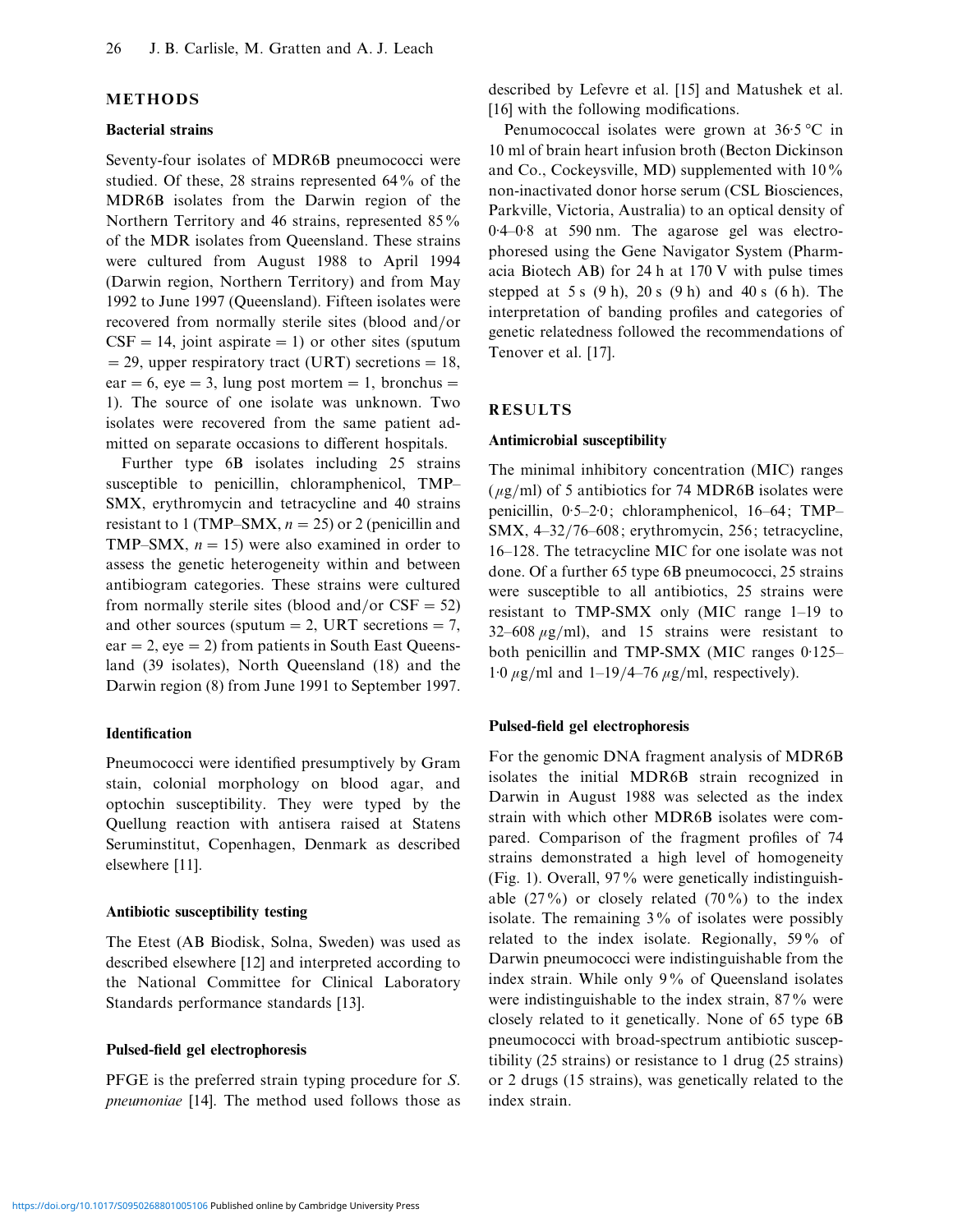

**Fig. 1.** Genetically related pulsed field gel electrophoresis profiles of DNA *Sma*1 digests of type 6B *S*. *pneumoniae* strains from the Darwin region, Northern Territory (lanes 2, 3, 4, 7 ) and Queensland (lanes 5, 6, 8). Lane 1 (*S*. *pneumoniae*, ATCC 49619) is the reference strain. Lane 4 is the index strain, NT 1. Lane 9 is the  $\lambda$ -DNA ladder with the sizes (in kilobases) indicated to the right.

#### **Migration patterns of clonal MDR6B pneumococci**

The first MDR6B pneumococcus was isolated in Darwin in August 1988. A strain with a genotype similar to that of the index case was first identified in Queensland in a 72-year-old patient hospitalized with bacterial meningitis in Brisbane in May 1992. Other initial MDR6B isolates in Queensland, by major centre, followed: Cairns (North Queensland) February 1995, Mackay (Central Queensland) October 1995, Gold Coast (south of Brisbane) March 1996, and Townsville (North Queensland) October 1996. The Townsville isolate was genetically indistinguishable from a strain cultured from the same patient while hospitalized in Brisbane in October 1995. The possible migration routes are outlined in Figure 2. Regular air services exist between Darwin and Brisbane then north from Brisbane to other major Queensland centres. There is also an excellent road network interstate.

# **DISCUSSION**

This study shows that a clone of multiple drugresistant type 6B pneumococci, first isolated in Darwin in 1988, subsequently emerged in major Queensland centres during 1992–7. The inter-country migration of antibiotic resistant pneumococcal clones, such as types 6B and 23F, to geographically distant areas is well documented [4, 5]. The spread of a type 6B clone from the Darwin region to Queensland is thus not surprising since the greatest distance between Darwin and any major Queensland centre does not exceed 4000 km. The Northern Territory and Queensland are geographically contiguous and well served by air and road services. While precise routes of clonal migration are unclear, the identification in Brisbane of a strain which was genetically indistinguishable from that of the index case, before other isolations elsewhere in Queensland, suggests direct spread from Darwin to Brisbane.

The dispersal of pneumococci such as group 6 types is favoured since upper airway carriage by these organisms is common, particularly in young children in both industrialized and developing countries. Carriage is of high density and of long duration [18, 19]. The epidemiology of meningitis due to multiple drug-resistant 6B pneumococci has also been investigated in an infant day care centre. This study determined the susceptibility for upper respiratory tract carriage of the index strain by close contacts including other children, staff and family contacts of the colonized children [6]. It is clear that once established in Queensland a 6B clone with the epidemiological characteristics of a common and tenacious carriage organism is likely to spread readily between cities in the highly populated eastern seaboard of Queensland.

Evidence of random genetic events which have altered the PFGE profiles of multiple drug-resistant 6B strains isolated during the course of this study have been noted. Genetic diversity increased as the study progressed. While 59% of 27 Northern Territory strains isolated during 1988–94 were indistinguishable to the index strain, minimal fragment differences were observed in other Northern Territory strains and in 87% of 46 genetically related Queensland isolates cultured during 1992–7. Such changes are common, are known to occur naturally over time and result from point mutations and insertions and deletions of DNA [17]. Nonetheless, the general stability of multiple drug resistant type 6B clones over time and in widely separated geographic locations has been reported [20].

Type 6B pneumococci with different antibiograms from those of the test strains were included in the current study for comparative purposes. All strains were shown to be genetically diverse and unrelated to the multiple drug-resistant type 6B strains.

Multiple drug resistant pneumococci such as type 6B create a clinical dilemma because of their ability, not only to colonize the upper respiratory tract, but also to invade normally sterile sites. In our study 20%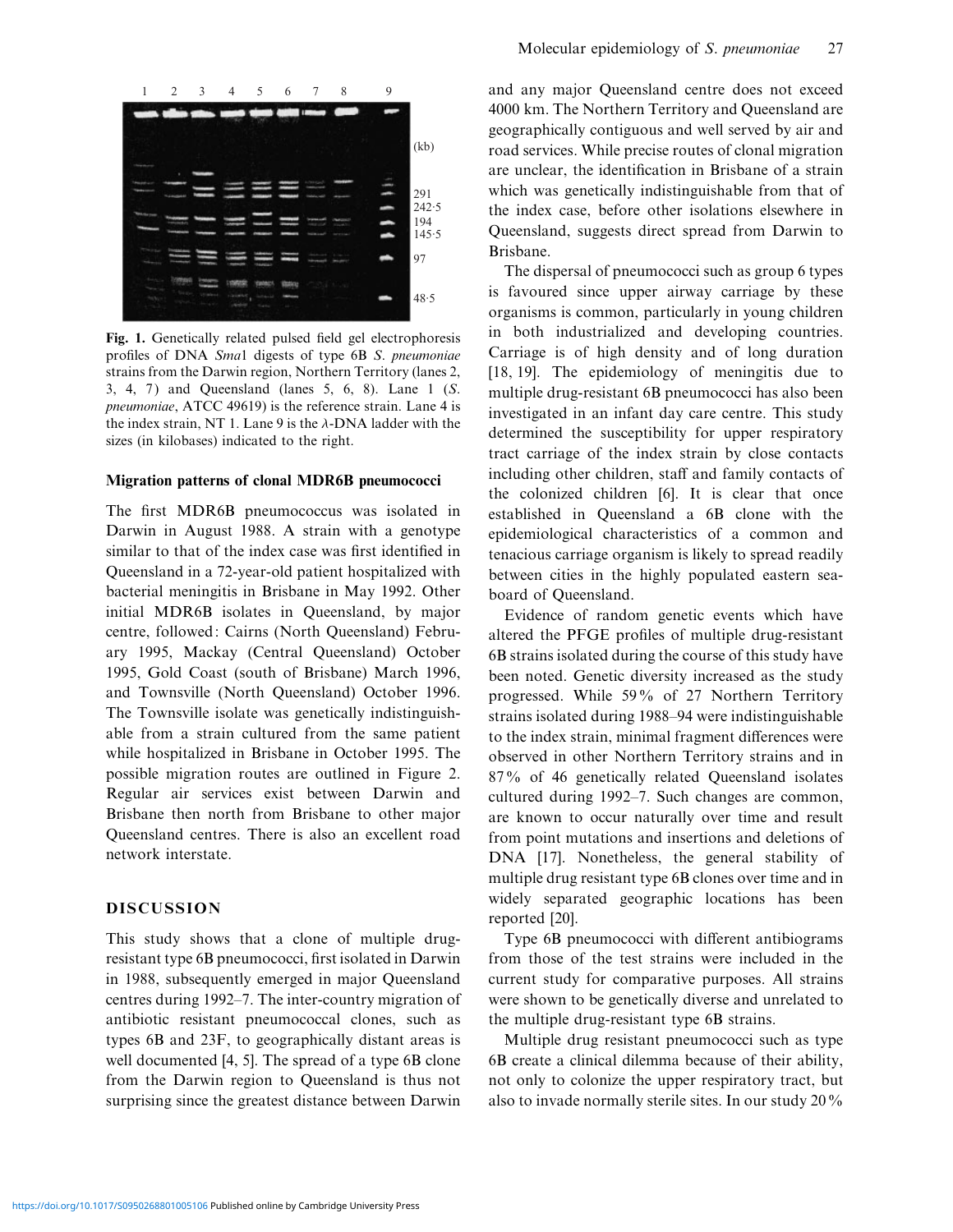

**Fig. 2.** Dates and referral centres of the first isolations of clonally related multiple drug-resistant type 6B *Streptococcus pneumoniae*, and inter-centre distances (km), in the Northern Territory and Queensland, Australia. The numbers 1–6 adjacent to each referral centre represents the chronological order of migration of the MDR6B clones.

of 74 isolates were cultured from blood (12 strains), CSF (2 strains) and joints (1 strains). The ability of multiple drug resistant pneumococcal clones to spread widely highlights the importance of surveillance programmes that monitor the type distribution and drug resistance of both carriage and invasive types. The use of conjugate pneumococcal vaccines in young children may reduce the emergence and spread of multiple drug resistant clones [21].

#### **ACKNOWLEDGEMENTS**

We are grateful to Dr Jeffrey Hanna, Queensland Health Tropical Public Health Unit, Cairns for advice during the preparation of this paper, and to Mr Andrew Lawrence and Ms J. Bell, Department of Microbiology, Adelaide Women's and Children's Hospital, Adelaide for assistance in case identification. Dr Bart Currie, Royal Darwin Hospital, was associated with the initial isolations of multiple drug-resistant type 6B pneumococci in Darwin, Northern Territory.

The pneumococcal isolates for this study were forwarded by the Queensland Health Pathology Services Laboratories based at Mater Misercordiae, The Prince Charles, Princess Alexandra, Royal Brisbane, Gold Coast, Nambour, Mackay, Townsville, Innisfail and Cairns Hospitals. Further isolates were received from Townsville Pathology Laboratory, Cairns Pathology Laboratory, Queensland Medical Laboratory (Cairns) and Royal Darwin Hospital, Northern Territory.

#### **REFERENCES**

- 1. Jacobs MR, Koornhof HJ, Robins-Browne, et al. Emergence of multiple resistant pneumococci. N Engl J Med 1978; **299**: 735–40.
- 2. Appelbaum PC. Antimicrobial resistance in *Streptococcus pneumoniae*: an overview. Clin Infect Dis 1992; **15**: 77–83.
- 3. Klugman KP. Pneumococcal resistance to antibiotics. Clin Microbiol Rev 1991; **3**: 171–96.
- 4. Soares S, Kristinsson KG, Musser J, Tomasz A. Evidence for the introduction of a multiresistant clone of serotype 6B *Streptococcus pneumoniae* from Spain to Iceland in the late 1980s. J Infect Dis 1993; **168**: 158–63.
- 5. Munoz R, Coffey TJ, Daniel M, et al. Intercontinental spread of a multiresistant clone of serotype 23F *Streptococcus pneumoniae*. J Infect Dis 1991; **164**:  $302-6.$
- 6. Radetsky MS, Johansen TL, Lauer B, et al. Multiply resistant pneumococcus causing meningitis: its epi-